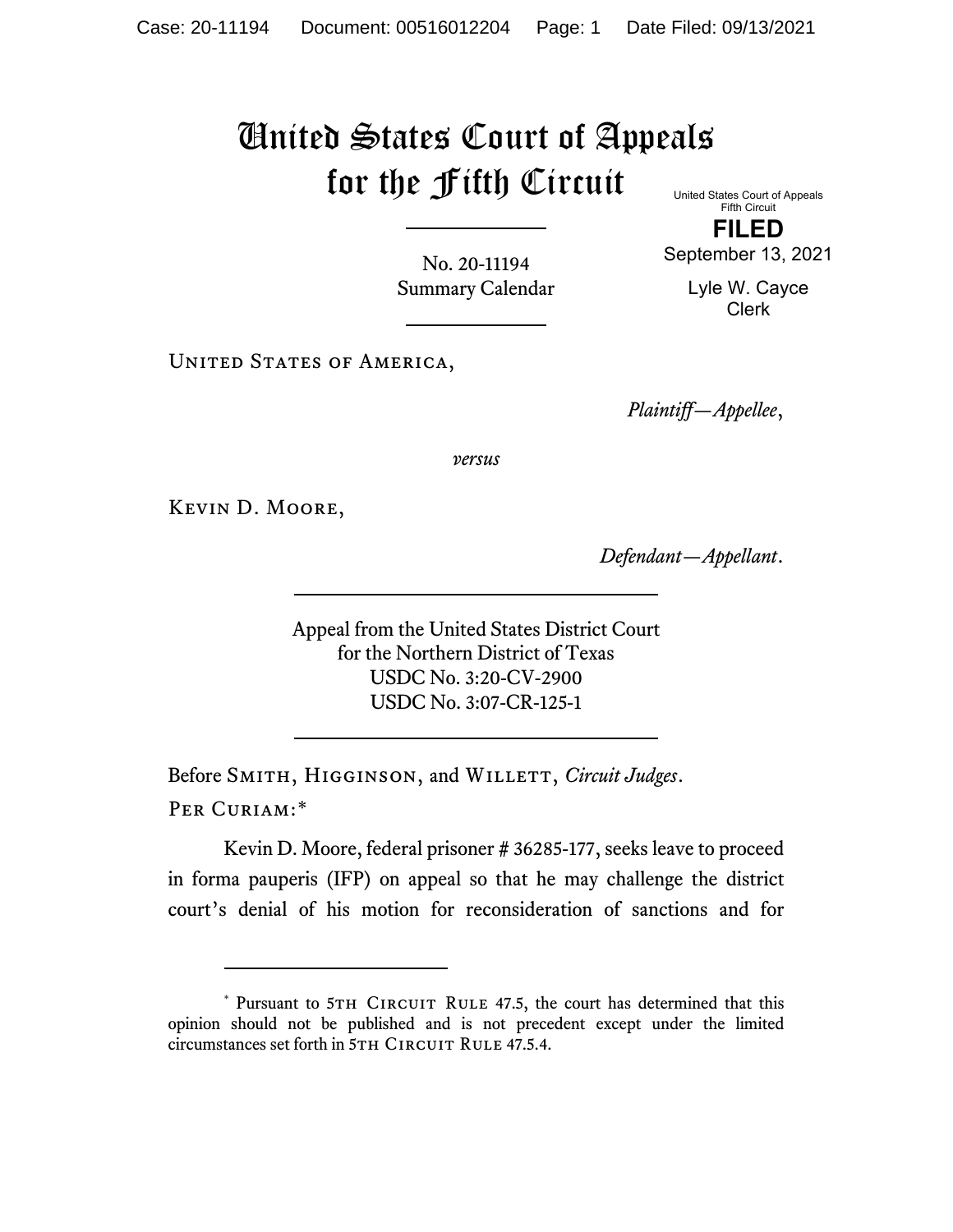## No. 20-11194

adjudication on the merits of his allegation that the Assistant United States Attorney (AUSA) lacked authority to act on behalf of the Government in obtaining the indictments against him. By moving in this court to proceed IFP, Moore challenges the district court's certification that his appeal is not taken in good faith. *See Baugh v. Taylor*, 117 F.3d 197, 202 (5th Cir. 1997). We review the district court's certification for abuse of discretion. *Carson v. Polley*, 689 F.2d 562, 586 (5th Cir. 1982). Our inquiry into Moore's good faith "is limited to whether the appeal involves legal points arguable on their merits (and therefore not frivolous)." *Howard v. King*, 707 F.2d 215, 220 (5th Cir. 1983) (internal quotation marks and citation omitted).

The district court concluded that it had already ruled on the merits of Moore's challenge to the AUSA's authority and ordered that it would not consider such a claim until Moore had obtained authorization from the appellate court to file a successive 28 U.S.C. § 2255 motion raising the allegation. Contrary to Moore's assertions, the district court's ruling in his initial § 2255 proceeding that the claim was frivolous was a ruling on the merits. *See, e.g.*, *Rogers v. Boatright*, 709 F.3d 403, 407 (5th Cir. 2013) (noting, in the civil rights context, that a complaint is frivolous if it lacks a basis in fact or law). Additionally, because Moore is challenging an error that occurred prior to his sentencing – the issuance of the indictment – the claim properly arises under § 2255. *See Padilla v. United States*, 416 F.3d 424, 425-26 (5th Cir. 2005). Accordingly, the district court lacked jurisdiction to consider Moore's challenge to this merits ruling absent authorization from the appellate court. *See Gonzalez v. Crosby*, 545 U.S. 524, 531-32 (2005); *United States v. Hernandes*, 708 F.3d 680, 681 (5th Cir. 2013); § 2255(h).

With respect to the imposition of sanctions, the district court had previously ordered that, in light of Moore's history of filing frivolous and duplicative pleadings, the Clerk's Office would file further pleadings as "Notices to the Court." After the Clerk's Office enacted this provision,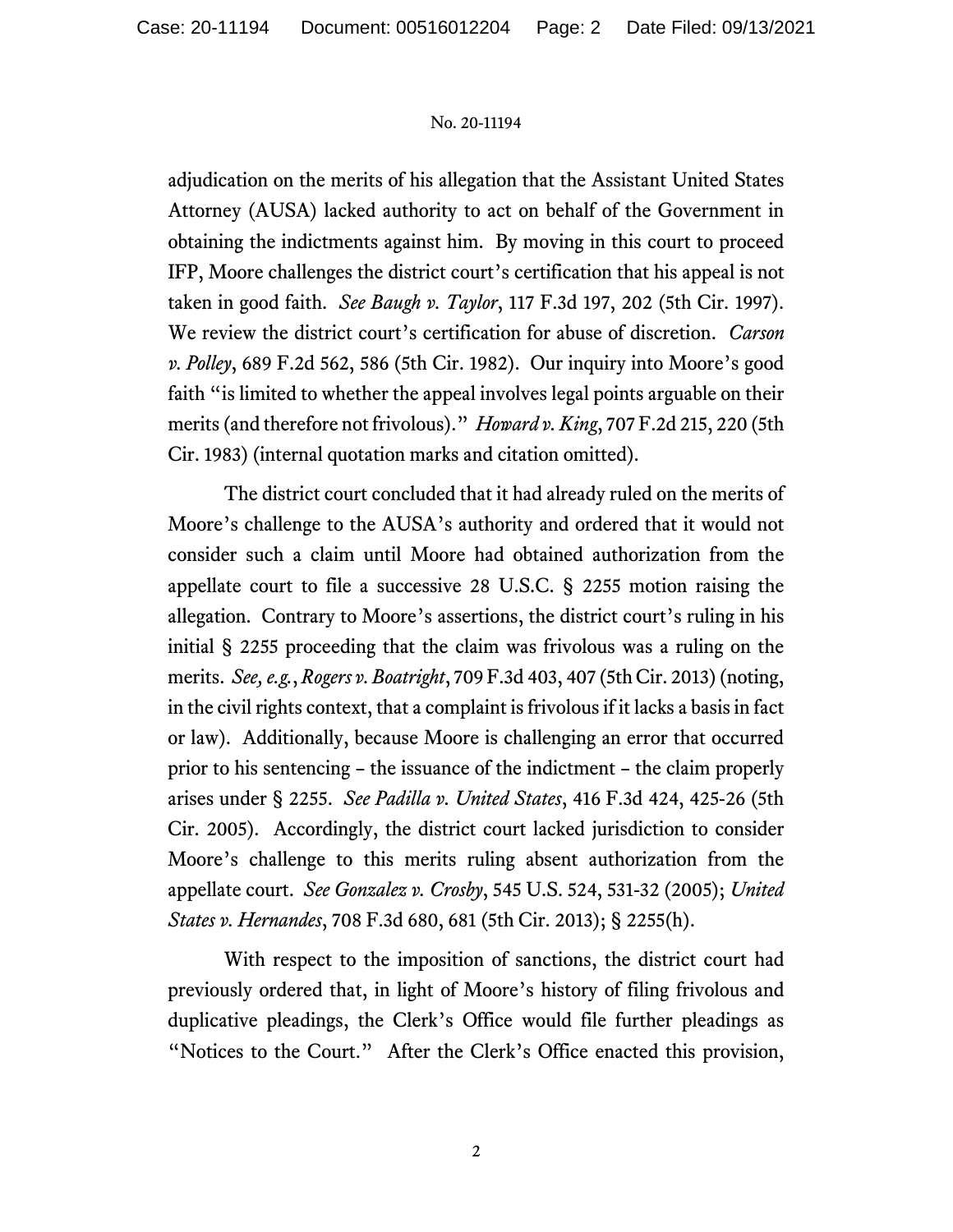## No. 20-11194

Moore sought reconsideration of the sanctions order, contending that it was inappropriate in light of his good faith efforts to obtain review of the merits of his claim relating to the AUSA's authority and that the district court did not show that he had violated any statute or rule warranting the imposition of sanctions. A district court possesses an inherent power to control its docket, including placing limits on future filings. *Qureshi v. United States*, 600 F.3d 523, 526 (5th Cir. 2010); *Farguson v. MBank Houston, N.A.*, 808 F.2d 358, 560 (5th Cir. 1986). Moore's repeated refusal to accept the district court's conclusion that he had received a ruling on the merits of his claim does not show that he was acting in good faith. *See Baum v. Blue Moon Ventures, LLC*, 513 F.3d 181, 189 (5th Cir. 2008) (considering the history of litigation and the good faith of the party being sanctioned). Moreover, Moore's pleadings were not refused by the district court, and the court still reviewed and addressed his pleadings as appropriate. *See id.* (considering the extent of the burden on the courts and the adequacy of alternative sanctions). Moore has not established that the district court abused its discretion in denying his request to reconsider the imposition of sanctions. *See Qureshi*, 600 F.3d at 524.

In light of the above, the district court did not abuse its discretion by denying IFP certification. *See Carson*, 689 F.2d at 586. Therefore, we DENY the motion to proceed IFP on appeal. Because the merits of Moore's appeal are so intertwined with the certification decision as to constitute the same issue, we DISMISS the appeal as frivolous. *See Baugh*, 117 F.3d at 202 & n.24.

The instant appeal constitutes Moore's fourth attempt to challenge the AUSA's authorization. Moore has a history of raising this and other claims repeatedly in the district and appellate courts. Accordingly, he is CAUTIONED that future frivolous, repetitive, or abusive filings addressing any challenges to Moore's criminal proceedings may result in